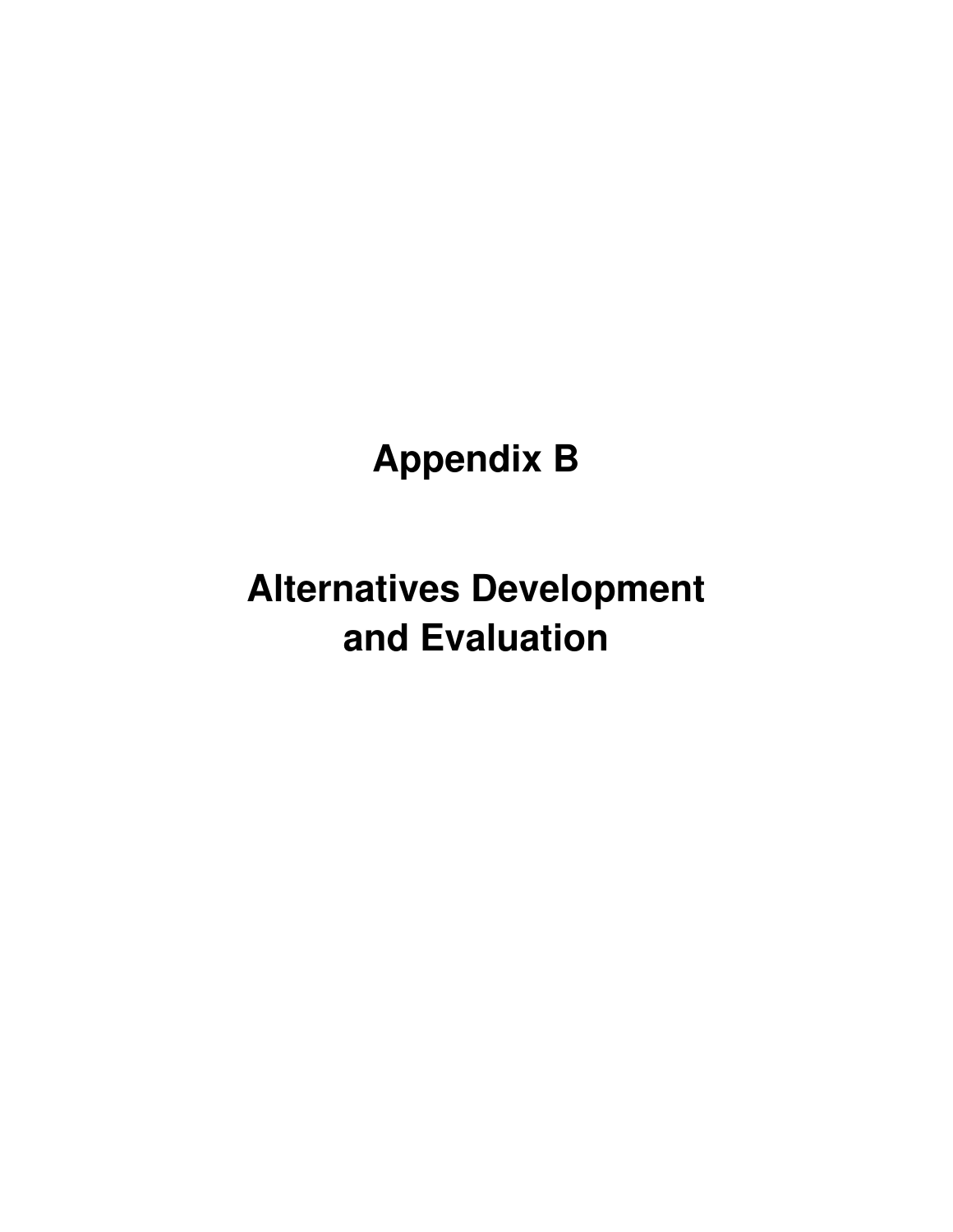## **Appendix B Alternatives Development and Evaluation**

This appendix summarizes the alternatives development and evaluation phase of the study, as documented in *I-95 Alternatives Development and Analysis Tech Memo* (August 2010), incorporated by reference.

## **B.1 METHODOLOGY**

This section describes the methods used during the alternatives development and evaluation process. This process was developed with input from the Agency Steering Committee, which is described in **Chapter 4**, and members of the general public.

## **B.1.1 Background**

The process included three levels of alternatives screening and evaluation, which resulted in the development of the preferred design concept and scope and preferred funding option. To refine the preferred design concept and scope, the project team used traffic projections for the year 2040 to determine potential improvements needed along the I-95 corridor, both at interchanges and when widening would be required in order to accommodate traffic demands. The preferred design concept and scope was then evaluated for the potential for environmental impacts. The project team then estimated potential construction costs and operating and maintenance costs, and assessed the constructability of the project. Next, the financial experts on the team prepared a financial plan that evaluated available financing for the implementation of improvements, including an evaluation of tolling I-95 as a way to help finance the construction of the I-95 improvements as well as operations and maintenance. Finally, a plan for implementing likely phases of the project was developed. The financing and phasing plan is discussed in detail in **Chapter 2**.

## **B.1.2 Alternatives Development and Evaluation Process**

The intent of the alternatives development and evaluation process was to identify a broad range of improvement strategies for the I-95 corridor and to screen them to yield a preferred design concept and scope that would be more thoroughly evaluated through alternatives refinement. General conceptual alternatives for I-95 were developed and subjected to an initial screening, Level 1. Those concepts that were carried forward for further evaluation were compared to each other in a Level 2 evaluation. The results of the Level 2 evaluation identified an alternative that would be further refined and evaluated through conceptual design, detailed traffic modeling, and environmental screening in Level 3. A schematic of the process is shown below in **Exhibit B-1**.

Evaluation criteria were established for each screening level, prior to the development of alternatives. These criteria were developed based on the project purpose and need.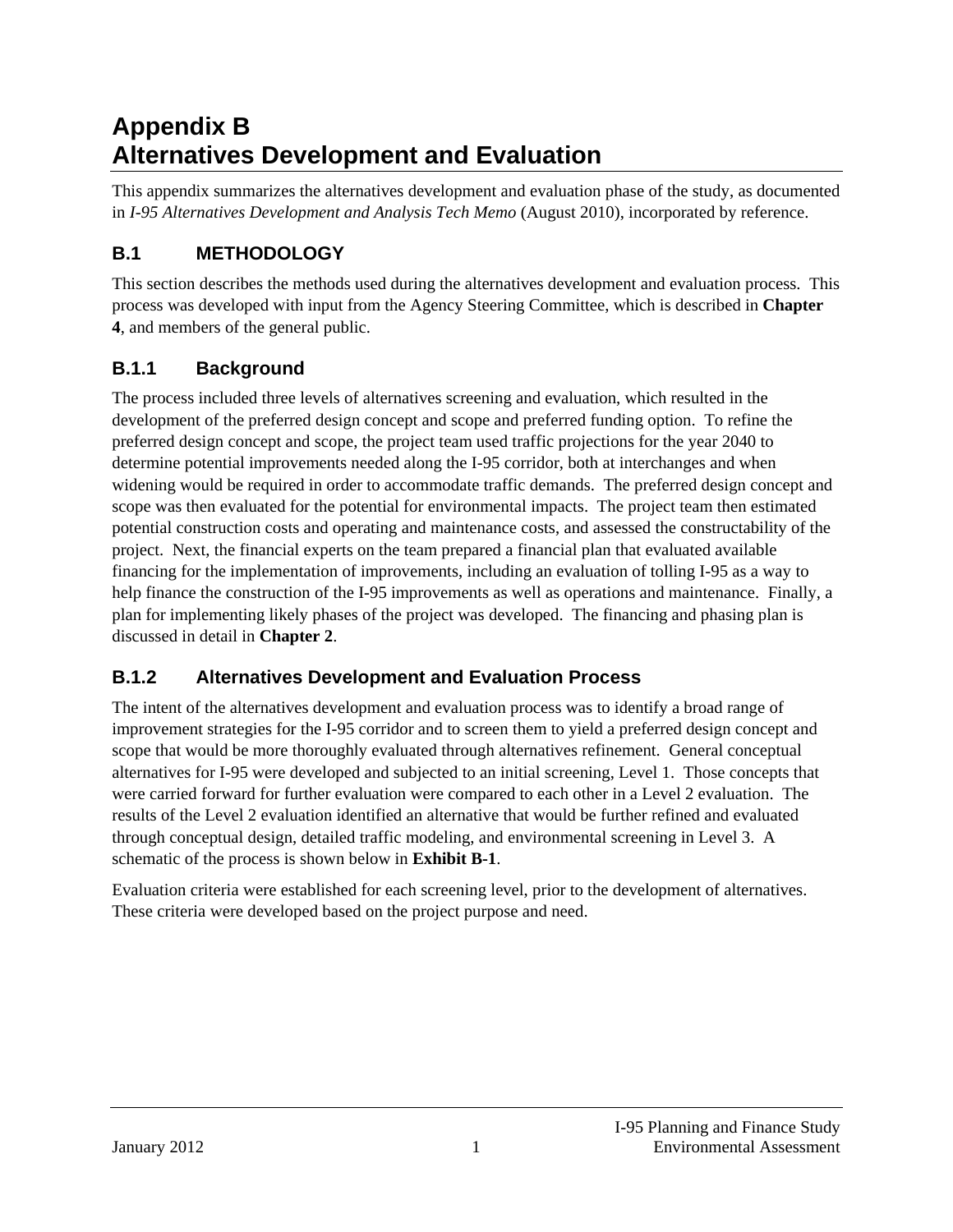Level 1 screening identified a range of project improvements that could meet the project purpose and need, while eliminating concepts from consideration that had a fatal flaw; that is, they were not reasonable or did not meet the purpose and need. Level 1 screening was supported by the baseline data collected for the *I-95 Study Area Needs Assessment* (September 2010). During the Level 1 screening, design concepts were evaluated qualitatively, primarily using the judgment of professionals with expertise in the applicable evaluation areas, such as roadway design, traffic, environmental resources, cost estimating, and alternative funding mechanisms. The Level 1 evaluation criteria based on purpose and need are described in **Section B.3.1**.

The Level 2 evaluation was a more detailed evaluation of the conceptual alternatives that passed the first level of screening. During Level 2 evaluation, alternatives were evaluated based on qualitative measures that assessed them for providing operational benefits and for financing feasibility. Level 2 evaluation criteria are described in **Section B.3.2**. The results of the Level 2 evaluation led to the selection of the preferred design concept and scope to be evaluated in the Level 3 alternative refinement process.

Further refinement of the preferred design concept and scope was performed in Level 3. The purpose of alternatives refinement was to evaluate design and funding options of elements within the preferred design concept and scope. During

alternative refinement, the project team sought to improve the interchange operations, minimize environmental and community impacts, and identify a feasible funding strategy. The design and funding options chosen were incorporated into the refined preferred design concept and scope, as described in **Section 3.4**.

## **B.2 ALTERNATIVES CONSIDERED**

According to the methodology previously described in **Section B.1**, the Level 1 screening identified conceptual alternatives for I-95 improvements based on the project purpose and need. As discussed in **Chapter 1** (Purpose and Need), much of the existing infrastructure needs to be replaced or rehabilitated. There are locations along the corridor where poor traffic operations require additional lanes to keep traffic flowing at acceptable levels of service. Some of these locations need additional lanes today, while others are projected to require expansion in five, ten, twenty or more years from now. The I-95 corridor contains a mix of travelers from out of state as well as in-state. There is a large percentage of truck traffic on the corridor as well. The conceptual alternatives considered these corridor needs.

#### **Exhibit B-1: Alternative Development & Evaluation Process**

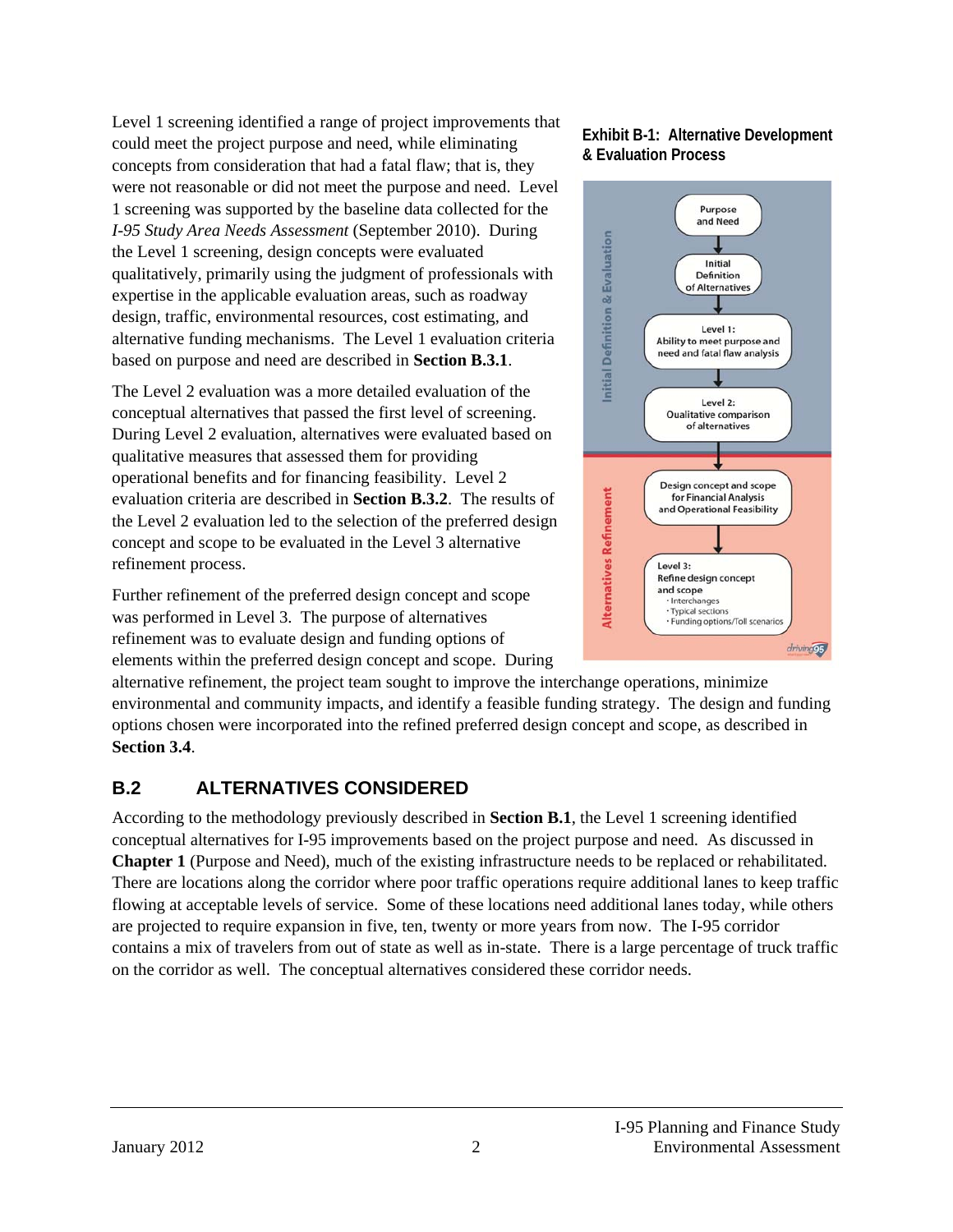The conceptual alternatives are listed and described below.

- No Action Alternative
- Preservation and Modernization Alternative
- Demand Management and System Management Measures Alternative
- Multimodal Alternative Freight to Rail
- Multimodal Alternative Passengers to Bus and Rail
- Add General Use Lanes on Existing Alignment Alternative
- Add Managed Lanes on Existing Alignment Alternative
- Add Truck Lanes on Existing Alignment Alternative
- New Alignment Freeway Alternative
- Widen US 301 to Four Lanes Alternative

## **B.2.1 No Action Alternative**

The No Action Alternative would only include projects identified in the 2009-2015 State Transportation Improvement Program (STIP), which was the most recent at the time. The No Action Alternative would include no capacity improvements to address current or future congestion, and would fund safety, maintenance, or modernization needs only to the level that can be accomplished by funding levels in the current STIP, approximately \$61 million per year. This alternative would be funded by traditional STIP funding sources.

## **B.2.2 Preservation and Modernization Alternative**

The Preservation and Modernization Alternative would include no capacity improvements, but would replace or rehabilitate the highway infrastructure in order to preserve the existing highway operations with a modern facility that meets current design standards, while fixing or replacing inadequate infrastructure. This proposal was identified as a way to meet the infrastructure needs of the corridor, while lowering potential costs by not addressing capacity issues. This alternative would be funded by traditional funding sources, but would require more funding than the current funding levels assumed for the No Action Alternative.

## **B.2.3 Demand Management and System Management Measures Alternative**

The Demand Management and System Management Measures Alternative would use measures to improve traffic through means other than traditional highway expansion. Demand management measures include efforts to reduce the number of vehicles on the highway during times of peak congestion, through telecommuting to work, varying work shift start and end times, and reducing the number of single occupied vehicles through van and carpooling. System management measures include efforts to make the existing system function more efficiently without constructing new facilities or capacity. These measures would include strategies such as improved signal timing at interchanges, message boards on the highway alerting travelers to delays or alternative routes, and using road sensors and cameras to notify authorities of congestion issues to improve response time. This alternative was proposed as a lower cost solution to address capacity problems on I-95 and would be funded by traditional funding sources.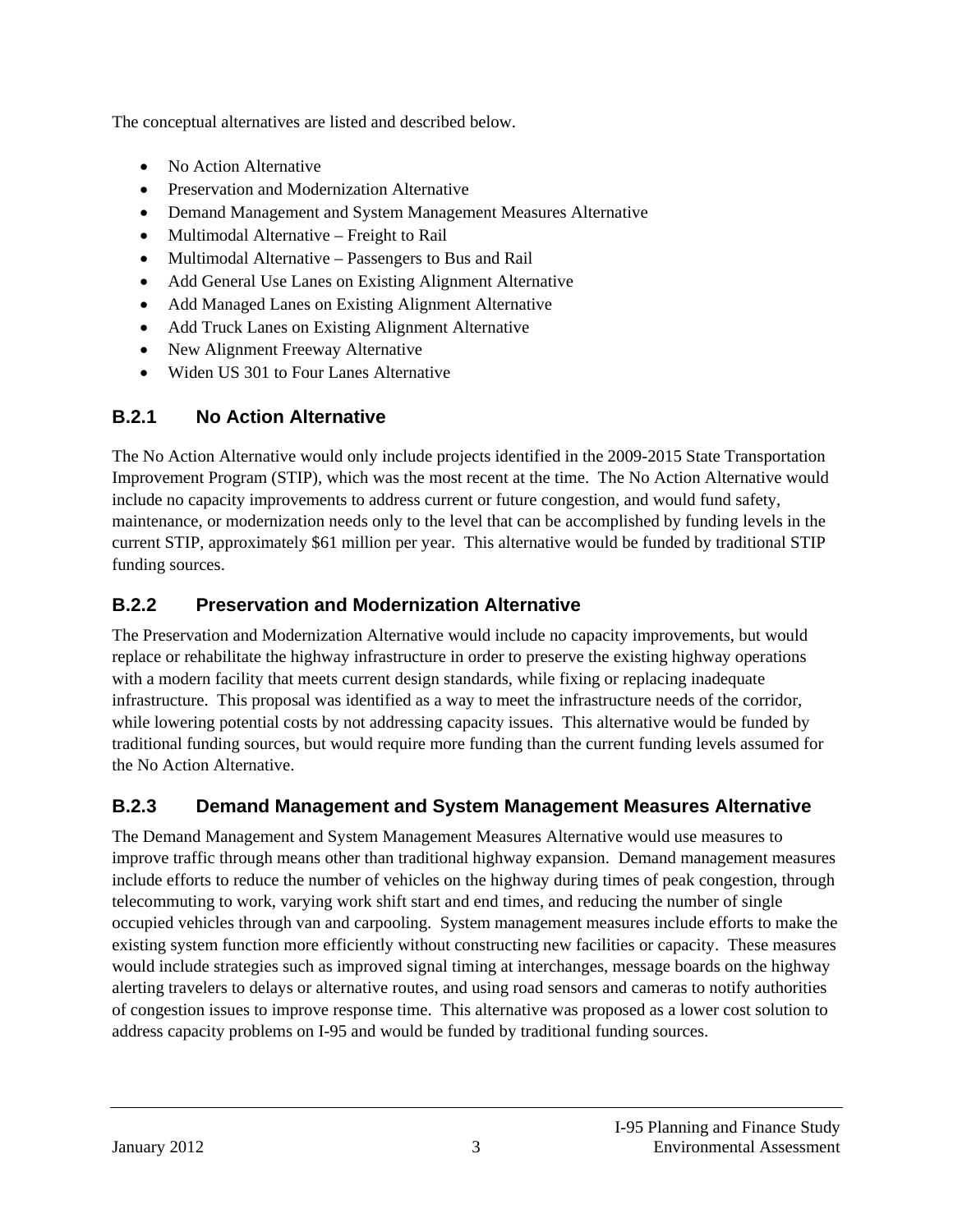## **B.2.4 Multimodal Alternative – Freight to Rail**

The Multimodal Alternative for Freight would improve operations and safety on I-95 by moving freight traveling through the corridor on trucks to freight trains that parallel the I-95 corridor. This alternative was proposed as a multimodal option for reducing construction costs and vehicle-miles traveled. This alternative was assumed to be accommodated by the existing CSX National Gateway program, described below.

In an effort to create a highly efficient freight transportation link between the Mid-Atlantic ports and the Midwest, CSX has initiated its National Gateway program (www.nationalgateway.org), which is supported by the Rail Division of NCDOT, among others. Rail routes identified as "National Gateway Corridors" include the I-95/I-81 Corridor between North Carolina and Baltimore, Maryland, via Washington DC. This high capacity rail mainline generally parallels I-95 from northern Virginia through North Carolina and on to Florida. There are several active rail-related bridge modification and removal projects along the I-95 corridor in Virginia. The National Gateway website currently lists one active project in North Carolina, the CSX Charlotte Intermodal Terminal. This project will expand the CSX intermodal terminal near I-85 in Charlotte to increase capacity to move freight containers between trucks and trains.

According to the National Gateway website, when completed, the National Gateway would provide greater capacity for product shipments in and out of the Midwest and reduce truck traffic on already crowded highways. One train can carry the load of more than 280 trucks, which is the approximate equivalent of 1,100 cars. A double-stack rail route between Mid-Atlantic ports and the Midwest markets would create an additional option for transporting freight, potentially freeing up highway capacity. The partnership plans to improve ports, upgrade rail lines and prepare bridges and tunnels as needed to accommodate the more efficient double-stack trains.

## **B.2.5 Multimodal Alternative – Passengers to Bus and Rail**

The Multimodal Alternative for Passengers to Bus and Rail would improve operations and safety on I-95 by moving passengers and drivers traveling through the corridor in cars onto transit modes, including trains and intercity buses. This alternative was proposed as a multimodal option to reduce construction costs and vehicle-miles traveled. This alternative would be funded by traditional funding sources, and would be ineligible for other funding mechanisms such as tolling or public-private partnerships.

The Southeast High Speed Rail Project (www.sehsr.org) plans to improve passenger rail service from Washington DC to Charlotte, North Carolina. The goal for passenger service to begin along the preferred corridor from Washington DC to Charlotte is between 2018-2022. The preferred corridor in North Carolina is along I-85 and does not serve the I-95 travel market. Amtrak does serve the I-95 corridor from northeastern US to Florida, but there are no initiatives to improve service and add capacity, nor is it part of the identified national high speed rail system.

Existing private bus service in the I-95 corridor through North Carolina is provided by Greyhound (www.greyhound.com). Greyhound provides service to major cities throughout the US. Other providers of bus service in the I-95 corridor through all or part of North Carolina include Southeastern Stages (www.southeasternstages.com), Brothers Bus Line (www.brothersbusline.com), I-95 Coach (www.i95coach.com), and La Cubana (www.lacubanabus.com).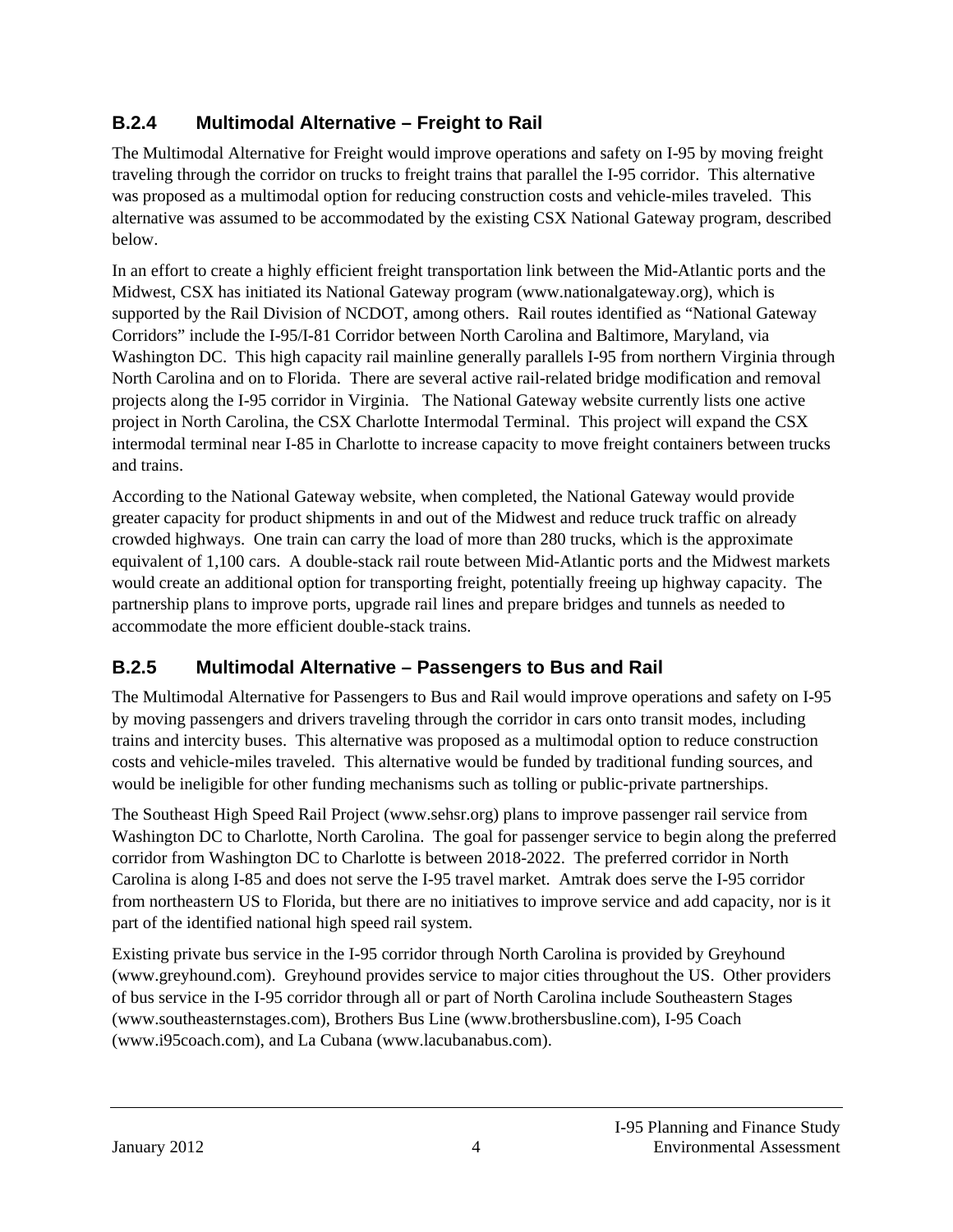## **B.2.6 Add General Use Lanes on Existing Alignment Alternative**

The Add General Use Lanes on Existing Alignment Alternative would reconstruct the existing alignment of I-95, adding additional lanes to I-95 to improve traffic operations and safety conditions, and would also replace or rehabilitate substandard infrastructure. The alternative would add one or two lanes in each direction, depending on the future traffic needs for each segment between interchanges. Interchanges would be upgraded, and deficient bridges and pavement would be replaced as well. This alternative could be funded by traditional funding sources, as well as by other funding mechanisms such as tolling and public-private partnerships.

## **B.2.7 Add Managed Lanes on Existing Alignment Alternative**

This alternative would add additional capacity to I-95 with one or two additional lanes in each direction that would be tolled in order to guarantee acceptable level of service (LOS), defined as LOS C or better in rural areas and LOS D or better in urban areas. Only the new capacity lanes would be tolled and they would be separated from the general purpose lanes with either soft or hard physical barriers. This alternative could be funded by traditional funding sources, as well as by other funding mechanisms such as tolling and public-private partnerships.

## **B.2.8 Add Truck Lanes on Existing Alignment Alternative**

This alternative would add additional capacity to I-95 with two additional tolled lanes in each direction that would be reserved for truck use only; there would be no additional capacity added to the general use lanes. The truck lanes would be separated from the general purpose lanes with either hard or soft physical barriers. This alternative was proposed as a way to address the crash rate on I-95. This alternative could be funded by traditional funding sources, as well as by other funding mechanisms such as tolling and public-private partnerships.

## **B.2.9 New Alignment Freeway Alternative**

This alternative would leave the existing I-95 in place and construct a controlled access freeway on new alignment between South Carolina and Virginia that is either west of I-95, east of I-95, or a combination of both. Existing I-95 would not be rehabilitated under this alternative. This alternative could be funded by traditional funding sources, as well as by other funding mechanisms such as tolling and public-private partnerships.

## **B.2.10 Widen US 301 to Four Lanes Alternative**

US 301 is a parallel route to I-95 through North Carolina. In the area from Exit 10 to Exit 22, US 301 and I-95 share the same alignment. Currently, US 301 is a two-lane facility along 115 miles of its 182-mile alignment in North Carolina. This alternative would upgrade US 301 to four lanes along its entire length and maintain current local access. Because US 301 and I-95 share the same alignment for a portion of the way, a new US 301 alignment was assumed to be constructed in this area. This alternative could be funded by traditional funding sources.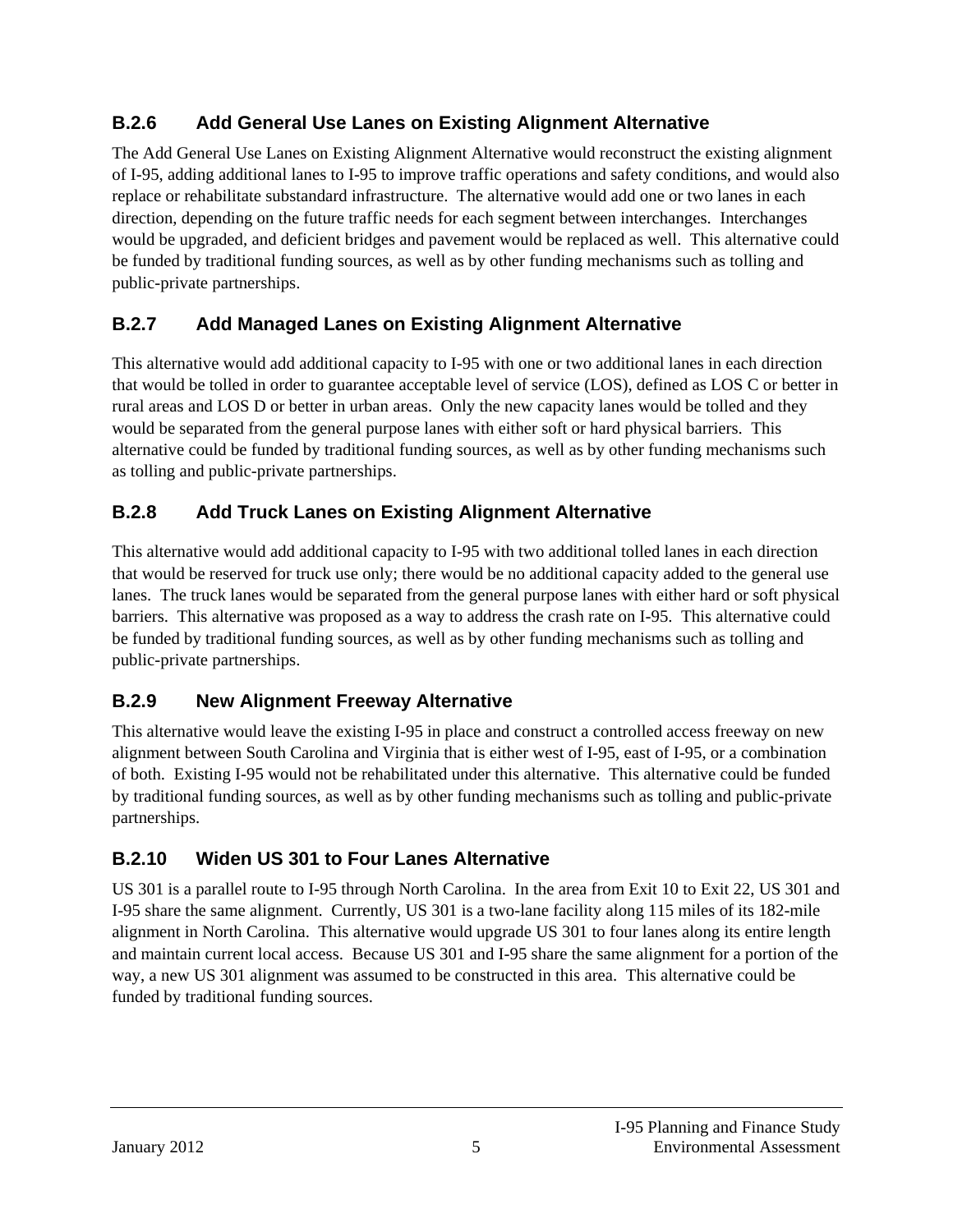## **B.3 SCREENING OF ALTERNATIVES**

A tiered screening process was used to qualitatively evaluate the ten alternatives, as described in **Section 3.1**. This process is detailed in the following sections.

## **B.3.1 Level 1 Screening**

Level 1 screening evaluated a range of proposed improvements for their ability to meet the project purpose and need. Alternatives were eliminated that were not reasonable or did not meet the purpose and need. The screening also eliminated from further consideration alternatives that would have unacceptable levels of environmental or community impacts. Level 1 screening was supported by the baseline data collected for the *I-95 Study Area Needs Assessment*.

During the Level 1 screening, conceptual alternatives were qualitatively evaluated. The screening used a three level scale, rating satisfaction of evaluation criteria as Good, Fair, or Poor based on a relative comparison to the other alternatives. The basis for the rating for each screening criterion was:

- Traffic Operations: Good rating has an acceptable LOS (at least LOS C in rural areas and LOS D in urban areas). A Poor rating has an unacceptable LOS (LOS D or worse in rural areas and LOS E or worse in urban areas).
- Safety: Good rating has more potential for safer conditions and Poor rating has less potential for safer conditions. Safer conditions result from improvements to roadway geometry, bridge and pavement structures, or traffic conditions such as reducing the number of trucks.
- Human and Physical Environmental Impacts: Good rating has the least right of way requirements; Poor rating has the most right of way requirements.
- Cost: Good rating has a low relative total cost and Poor rating has high relative costs.
- Constructability: A Good rating means the alternative is relatively easy to build with no maintenance of traffic issues. A Poor rating means the alternative is relatively difficult to build and/or would have difficulties in maintaining traffic during construction.

The Level 1 screening matrix is shown in **Table B-1**. The criteria that best represent purpose and need are the traffic operations criterion and the safety criterion. Accordingly, these were given a higher priority in the final overall ratings.

The Add General Use Lanes on Existing Alignment Alternative rated the highest on the priority criteria of traffic operations and safety, and the Multimodal Freight to Rail, Multimodal Passengers to Bus and Rail and Preservation and Modernization Alternatives received the lowest ratings for these criteria. The New Alignment Freeway and Widen US 301 Alternatives rated low on human and physical environmental impacts criterion.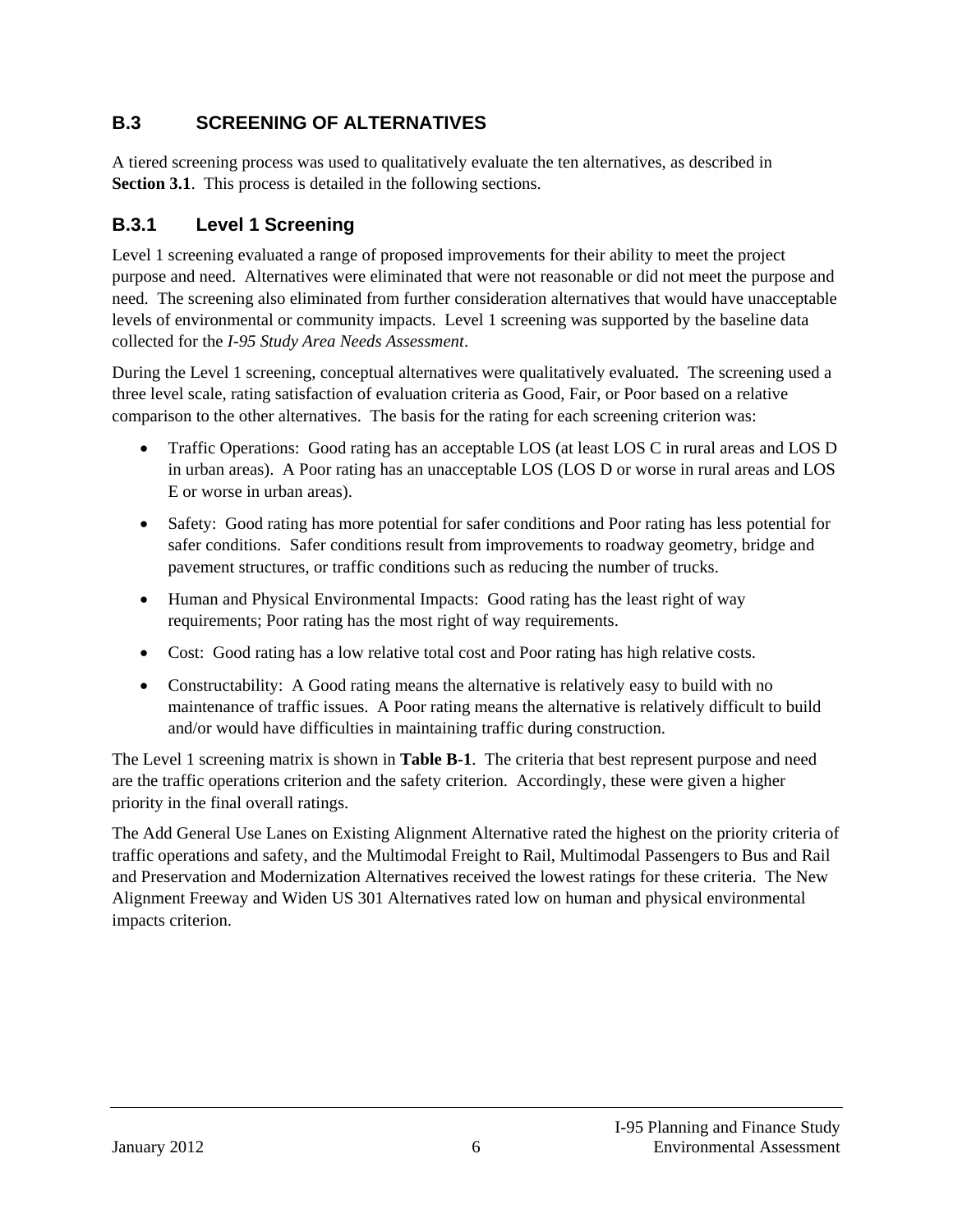#### **Table B-1: Level 1 Screening**

|                                                             | <b>Measures of Effectiveness</b><br>at Meeting Purpose & Need |                   | <b>Other Factors Considered</b>                          |                   |                   |
|-------------------------------------------------------------|---------------------------------------------------------------|-------------------|----------------------------------------------------------|-------------------|-------------------|
| <b>Alternatives</b>                                         | <b>Traffic</b><br><b>Operations</b>                           | <b>Safety</b>     | Human and<br>Physical<br>Environmental<br><b>Impacts</b> | Cost              | Constructability  |
| No Action                                                   | Poor                                                          | Poor              | Good                                                     | Good              | Good              |
| Preservation and<br>Modernization                           | Poor                                                          | Poor              | Good                                                     | Fair              | Poor              |
| Demand Management &<br>System Management<br><b>Measures</b> | Poor                                                          | Poor              | Good                                                     | Fair <sup>1</sup> | Poor <sup>1</sup> |
| Multimodal Freight to Rail                                  | Poor                                                          | Poor              | Good                                                     | Fair <sup>1</sup> | Poor <sup>1</sup> |
| Multimodal Passengers to<br><b>Bus and Rail</b>             | Poor                                                          | Poor              | Good                                                     | Fair <sup>1</sup> | Poor <sup>1</sup> |
| <b>Add General Use Lanes</b><br>On Existing Alignment       | Good                                                          | Good              | Fair                                                     | Poor              | Fair              |
| Managed Lanes                                               | Fair                                                          | Fair              | Fair                                                     | Poor              | Fair              |
| <b>Truck Lanes</b>                                          | Fair                                                          | Fair              | Fair                                                     | Poor              | Fair              |
| New Alignment Freeway                                       | Good                                                          | Fair <sup>2</sup> | Poor                                                     | Poor <sup>1</sup> | Fair              |
| Widen US 301 to Four<br>Lanes                               | Fair                                                          | Poor <sup>2</sup> | Poor                                                     | Poor <sup>1</sup> | Fair <sup>3</sup> |

Source: *I-95 Study Area Alternatives Development and Analysis Tech Memo* (September 2010)

1. Does not fix old infrastructure

2. Does not fix safety on old I-95

3. Easier to construct four-lane versus freeway

#### **B.3.1.1 Alternatives Eliminated**

The alternatives listed below were eliminated because they had fatal flaws (not feasible or reasonable), they would not meet the project purpose and need, or would have extraordinary environmental or community impacts.

#### **Preservation and Modernization**

This alternative was eliminated because it would not meet the purpose and need of improving traffic operations on I-95 because it would not add needed capacity. The costs of replacing inadequate infrastructure would be very high. However, preservation needs will be considered during development of phasing and financing plans, to ensure that system preservation needs are reflected along with improvement needs.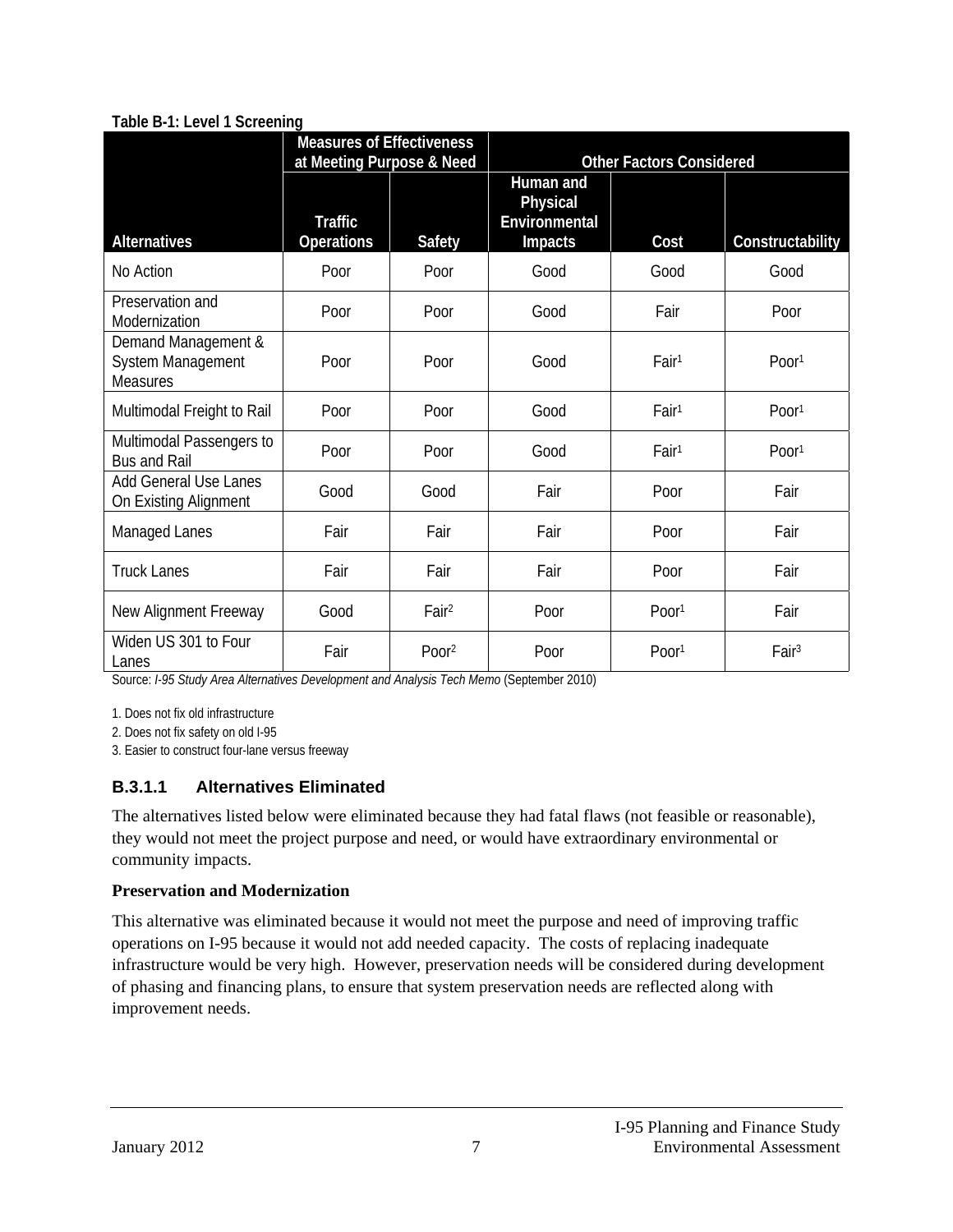#### **Demand Management and System Management Measures**

This alternative was eliminated because it would not meet the purpose and need of improving traffic operations and safety on I-95, nor address the inadequate infrastructure, even though it is a lower cost alternative. System management strategies may improve interchange operations, but they would not improve traffic operations on the I-95 mainline. Demand management strategies would reduce the number of vehicles on I-95 by only a small percentage. This alternative would be unlikely to sufficiently reduce people trips or freight trips to resolve the corridor's capacity needs.

#### **Multimodal Alternatives (Move Freight to Rail and Passengers to Bus and Rail)**

These alternatives were eliminated because they would not meet the purpose and need of improving traffic operations and safety on I-95, nor would address inadequate infrastructure. Moving freight to rail and passengers to bus and rail would reduce the number of vehicles on I-95 by only a small percentage. These alternatives would be unlikely to reduce auto or truck traffic sufficiently to resolve or eliminate the need for additional highway capacity.

#### **New Alignment Freeway**

This alternative was eliminated because it would have unacceptable impacts to the human and physical environment, and would not address the inadequate infrastructure on I-95. Also, it is expected that there would be a significant amount of traffic remaining on I-95. The costs to build and maintain this alternative would be very high. This alternative would only be further investigated as a last resort; it will be revisited only if further evaluation reveals that the Add Lanes on Existing Alignment alternative is not feasible.

#### **Widen US 301 to Four Lanes**

This alternative was eliminated because it would have unacceptable impacts to the human and physical environment, requiring substantial amounts of additional right of way along US 301; place increased amounts of traffic on inherently lower grade facility types compared to interstates; increase traffic through the developed areas along US 301, and would not address the inadequate infrastructure on I-95. Also, there would be a significant amount of traffic remaining on I-95. Due to lack of access control, this alternative could not provide a comparable level of safety or improvements to travel speed and times as would improvements to I-95 itself. Additionally, the costs to build this alternative would be very high.

#### **B.3.1.2 Alternative Concepts Carried Forward**

The No Action Alternative did not meet traffic operations nor safety evaluation criteria but is retained for baseline comparison. In addition to the No Action Alternative, the three concepts retained for Level 2 evaluation were the three existing alignment highway widening alternatives, including the Add General Use Lanes on Existing Alignment, Add Managed Lanes, and Add Truck Lanes Alternatives.

## **B.3.2 Level 2 Screening**

The Level 2 evaluation was conducted for I-95 conceptual alternatives that passed the Level 1 screening. Three conceptual alternatives were carried forward from the Level 1 screening. These were compared to identify the preferred concept.

Add General Use Lanes on Existing Alignment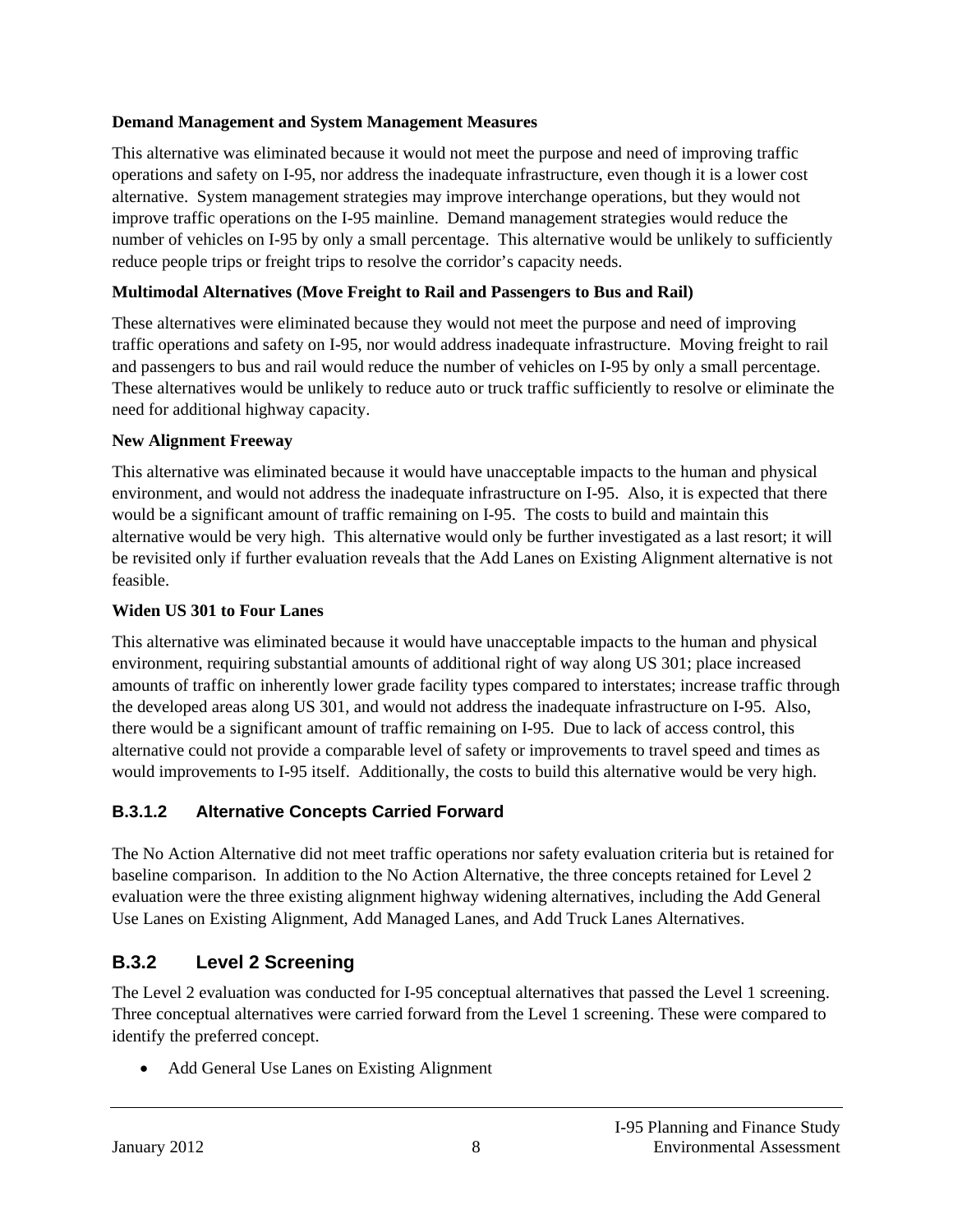- Add Managed Lanes
- Add Truck Lanes

The Level 2 qualitative analysis is documented in the *Tier 2 Alternatives Screening White Paper* [see Attachment B to the *I-95 Alternatives Development and Analysis Tech Memo* (September 2010.)] and describes the required improvements for the remaining conceptual alternatives. It describes the advantages and disadvantages relative to mobility, community, and financial goals for each alternative, and recommends whether each alternative should be considered further. Each of the alternatives was ranked for its ability to meet six criteria, relative to the other alternatives considered in Level 2. The rankings are on a ten point scale with ten being the best ranking and one being the poorest. The results of these rankings are included in **Table B-2**.

| Criterion                      | No Action | <b>Add General Use</b><br>Lanes on Existing<br>Alignment | <b>Add Managed</b><br>Lanes | <b>Add Truck Lanes</b> |
|--------------------------------|-----------|----------------------------------------------------------|-----------------------------|------------------------|
| Human/Physical<br>Environment  |           |                                                          |                             |                        |
| Cost                           |           |                                                          |                             |                        |
| <b>Traffic Operations</b>      |           |                                                          |                             |                        |
| Safety                         |           |                                                          |                             |                        |
| Constructability               | 10        |                                                          |                             |                        |
| Ability to Generate<br>Revenue |           |                                                          |                             |                        |
| Total                          | 31        | 39                                                       | 25                          | 28                     |

#### **Table B-2: Level 2 Alternative Screening Results**

Source: *I-95 Alternatives Development and Screening Technical Memorandum* (September 2010) Rating scale: Good: 7-10, Fair: 4-6; Poor: 1-3.

The Add General Use Lanes on Existing Alignment Alternative would include reconstructing the existing travel lanes of I-95 and constructing additional travel lanes that would provide acceptable traffic operations (LOS C or better in rural areas and LOS D or better in urban areas). This alternative would provide a minimum of six total travel lanes and would provide eight travel lanes where needed to meet acceptable traffic operations requirements. The existing lanes are assumed to require full reconstruction due to their substandard condition. It is assumed that the Add General Use Lanes on Existing Alignment Alternative would be tolled.

The Add Managed Lanes Alternative would toll the additional capacity required to provide the needed traffic operations LOS within the I-95 corridor. This alternative assumes that a managed lane typical section would be in place to provide the additional capacity once the LOS within any section of the corridor becomes unacceptable. The proposed typical section would include two non-tolled general use lanes and one or two tolled 'managed' lanes in each direction. It is assumed that the entire corridor would be reconstructed due to the width of the existing median, the need for the managed lanes to be on the inside, and the poor condition of the existing pavement. The managed lanes would be separated from the general use lanes by a physical barrier with full shoulders on each side.

The Add Truck Lanes Alternative would add two additional lanes in each direction to the corridor that would be exclusive to trucks only. These truck lanes would add the additional capacity within the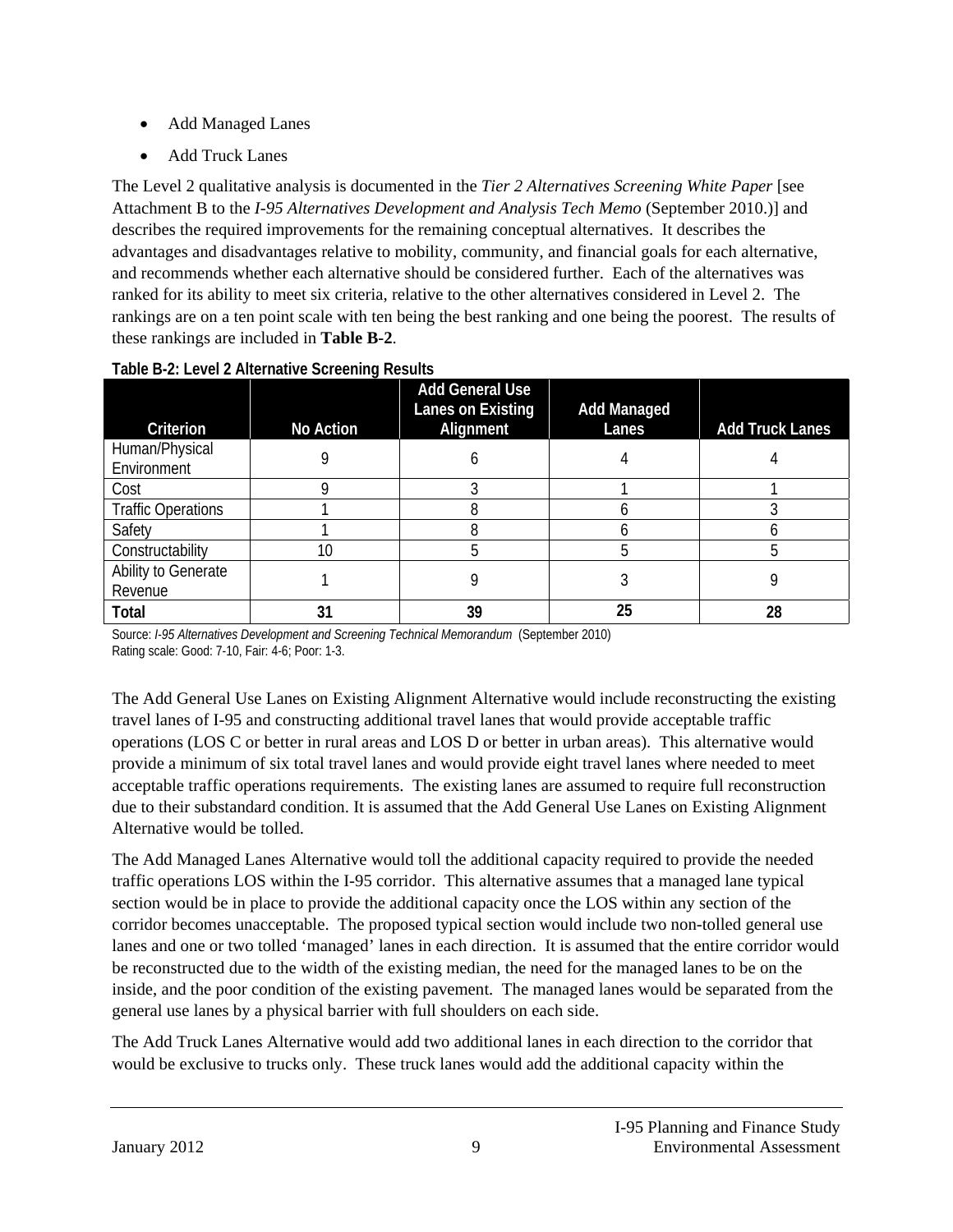corridor. The truck lanes, as well as the existing general use lanes, were assumed to be tolled because there has been much negative feedback from the trucking industry on projects that propose to toll trucks but not passenger cars. The alternative would require two lanes to allow trucks the ability to pass slower moving vehicles. A single lane could be considered but would require passing lanes at regular intervals. The typical section would include two general use lanes in each direction to be used by passenger vehicles. Due to the width of the existing median, the need for the truck lanes to be on the inside, and the poor condition of the existing pavement, it is assumed that the entire corridor would be reconstructed. The truck lanes would be separated from the general use lanes by a physical barrier with full shoulders on each side.

#### **B.3.2.1 Alternative Concepts Eliminated**

Managed lanes are typically constructed within heavily urbanized areas that have a great deal of congestion. They are typically constructed to manage congestion and provide a significant travel time savings compared to general use lanes. The I-95 traffic profile is mostly rural and has a great deal of recreational use and peaking characteristics atypical of urban traffic. For these reasons, the Add Managed Lanes Alternative was recommended to be eliminated from further consideration.

Truck lanes are typically constructed within high traffic volume facilities that have hourly volumes approaching 2,000 trucks per hour and LOS of E or F. Neither of these applies to the I-95 corridor. With the Add General Use Lanes on Existing Alignment Alternative, acceptable LOS (LOS C or better in rural areas and LOS D or better in urban areas) can be maintained at a much lower cost with fewer impacts to the environment and communities due to a smaller typical section. The Truck Lanes Alternative would require two truck lanes in each direction, physical barrier separation, plus two general purpose lanes to meet the traffic demands. For these reasons, the Add Truck Lanes Alternative was recommended to be eliminated from further consideration.

## **B.3.2.2 Preferred Design Concept and Scope**

The Add General Use Lanes on Existing Alignment Alternative would provide acceptable LOS (C or better in rural areas and LOS D or better in urban areas), provide enhanced safety, and would have the least impacts to the environment and communities (highest score) of the concepts carried forward to Level 2 Screening. The Add General Use Lanes on Existing Alignment Alternative was recommended to be retained as the preferred design concept and scope for the project. This preferred design concept and scope was approved by the Agency Steering Committee (**Section 4.1**). A concurrence form signed by the environmental resource and regulatory agencies is included in **Appendix A**.

## **B.4 REFINEMENT OF PREFERRED DESIGN CONCEPT AND SCOPE**

After Levels 1 and 2 of the screening process, further steps were taken in Level 3 to refine the design elements of the preferred design concept and scope. These additional design options include definition of the limits of mainline widening and interchange design improvements. Traffic operations and costs for the refined design concept and scope were also evaluated in the Level 3 screening and are discussed in **Section Error! Reference source not found.**. The resulting refined preferred design concept and scope was used to evaluate the feasibility of potential funding options, as described in **Chapter 2**.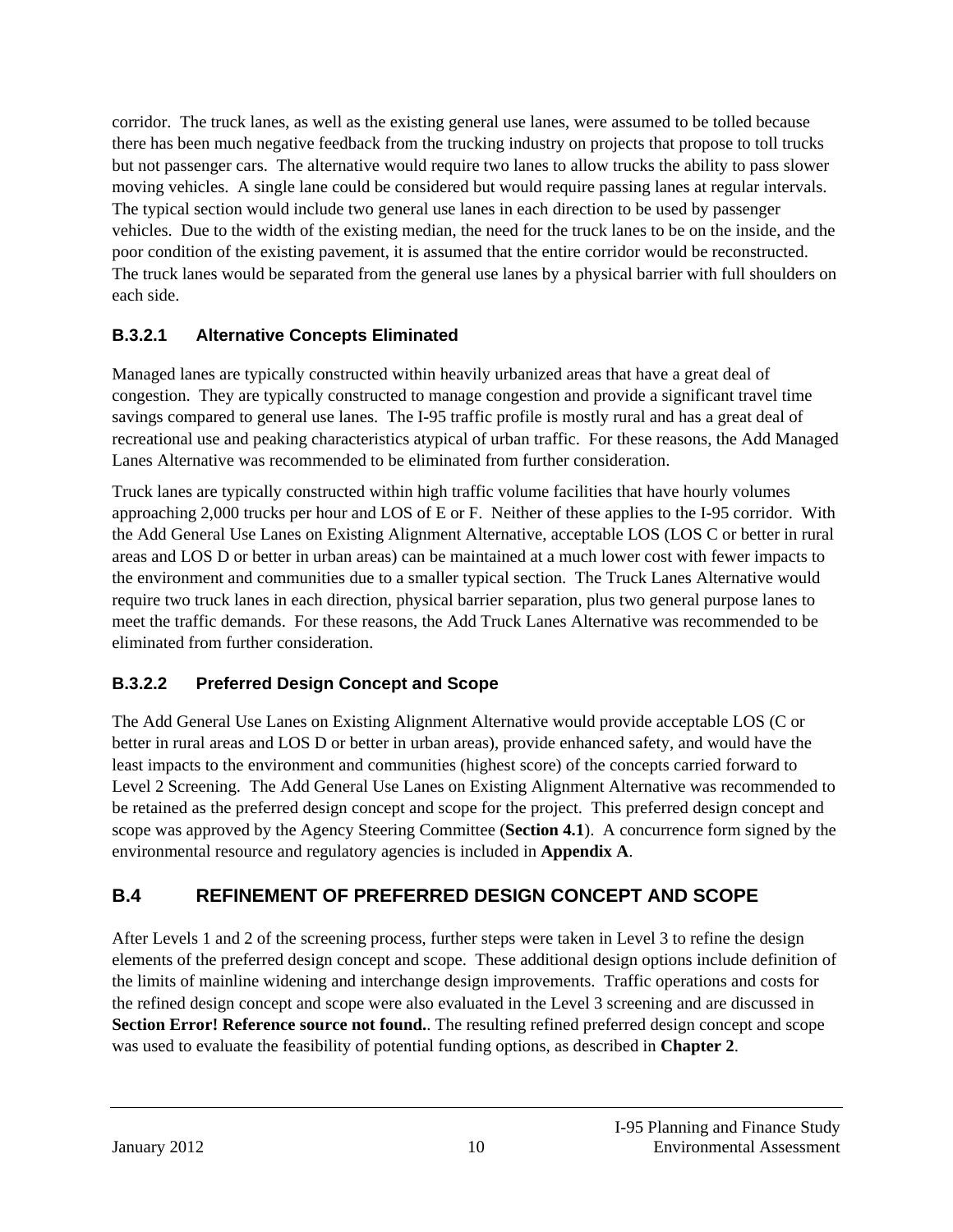## **B.4.1 Mainline**

The conceptual design was developed using two mainline typical sections, as shown in **Figure B-1**. Two basic typical sections were developed for the 6-lane and 8-lane segments: one for widening into the median with a depressed grass median and one for widening into the median with a hard median (concrete barrier). Widening would take place in the median wherever possible to minimize the need for right of way.

Mainline widening recommendations were developed based on preliminary 2040 traffic forecasts documented in the *2040 Average Annual Daily Traffic No-Build W/ Improved I-95* (March 2011), along with requirements for safety, lane continuity, and driver expectation. An assessment of mainline lane requirements using the preliminary Year 2040 Build Non-Toll traffic forecast was performed to determine the minimum number of lanes for each freeway segment for acceptable traffic operations. In order to maintain acceptable freeway LOS of C for rural areas and D for urban areas through 2040, the assessment of the 59 mainline segments showed:

- Nine segments would maintain acceptable LOS with the existing 4 lanes,
- Thirty-five segments will require 6 lanes,
- Fourteen segments will require 8 lanes, and
- One segment between Exit 46 and Exit 49 will require 10 lanes (8 lanes plus an auxiliary lane in each direction).

However, to preserve lane continuity along the corridor additional segments were recommended to be widened. The recommended mainline widening is shown in **Figure B-2**. The corridor was recommended to be widened to eight lanes between Exit 31 and Exit 81 and six lanes throughout the remainder of the corridor. In addition to the eight general travel lanes, one northbound and one southbound auxiliary lane were recommended between Exit 46 and Exit 49.

## **B.4.2 Interchanges**

Modifications to interchanges were recommended to address the geometric deficiencies described in **Section 1.2.2** and to accommodate projected future traffic. A summary of recommended interchange modifications is provided in the following sections.

## **B.4.2.1 Interchange Form Modification**

Conceptual design interchange form modifications were developed both to address design deficiencies identified in the *I-95 Study Area Needs Assessment* (September 2010) and to address operational deficiencies based on an assessment of preliminary traffic estimates, as described in the *Interchange Form Analysis Technical Memorandum* (June 2011), hereby incorporated by reference. Due to project schedule constraints, the conceptual design interchange forms were initially developed using preliminary traffic estimates. After receiving the final non-toll traffic projections, operational analysis was performed for the initial conceptual designs to ensure there were no operational deficiencies. As necessary, improvements were made to the conceptual design to provide, at a minimum, an overall intersection LOS D. In many cases, the projected traffic volumes could be accommodated with minor adjustments to the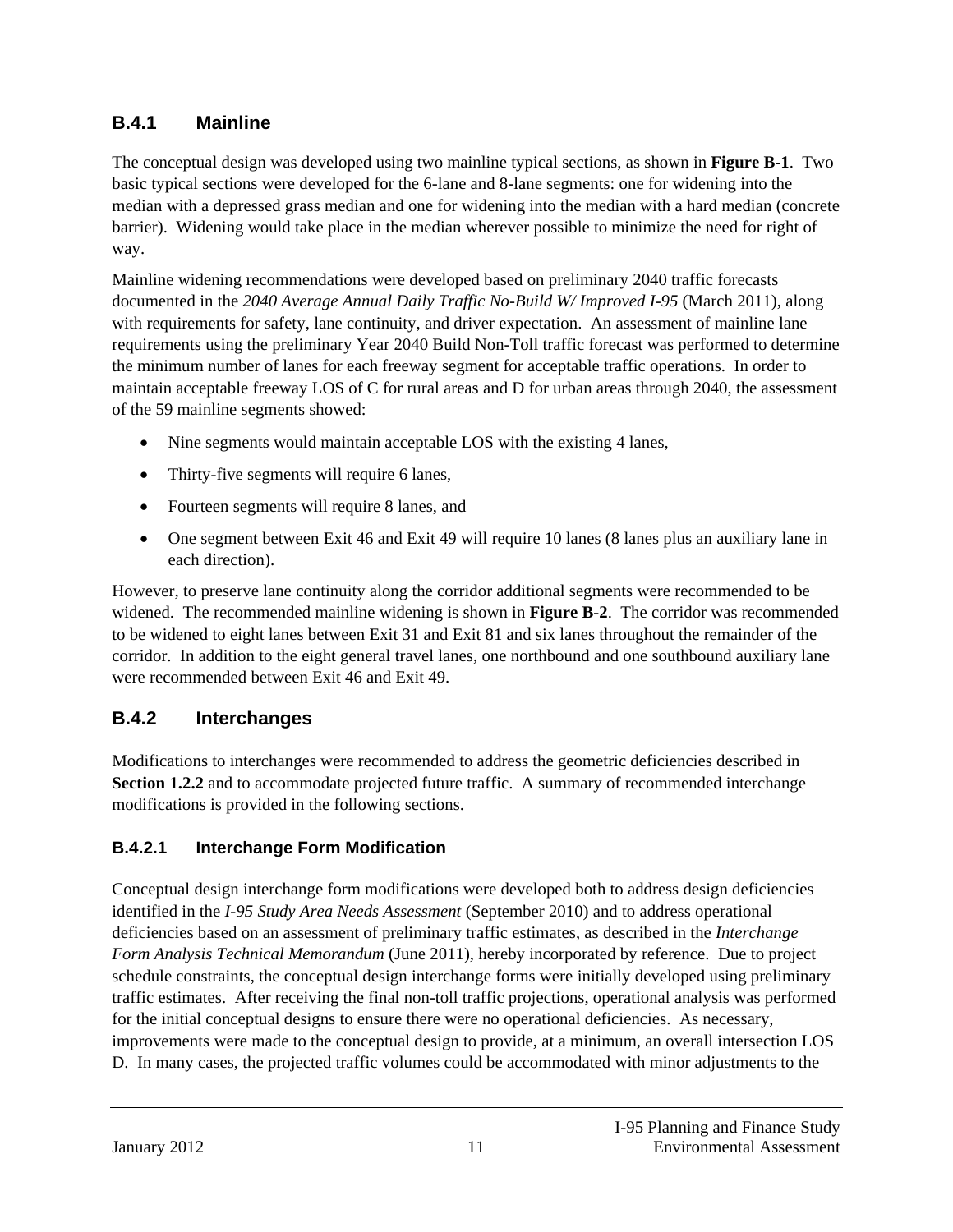existing interchange form, such as the addition of turn lanes. Where possible, the existing interchange form was retained for the conceptual design. In addition to traffic operations requirements, natural, physical, and human environment constraints as described in **Chapter 3** were also considered during the development of alternative interchange forms. The interchange form modifications included in the refined preferred design concept and scope are listed in **Table B-3** and shown in **Figure B-2**.

| Interchange                       | <b>Existing Form</b>            | Conceptual Design <sup>1</sup>        |  |
|-----------------------------------|---------------------------------|---------------------------------------|--|
| NC 130 (Exit 2)                   | ParClo-A 2-quadrant             | Parclo-A 4-quadrant                   |  |
| SR 1003 (Exit 10)                 | Diamond                         | Parclo-AB 2-quadrant                  |  |
| NC 72 (Exit 17)                   | Diamond                         | Parclo-A 2-quadrant                   |  |
| US 301 (Exit 22)                  | Diamond                         | Diverging Diamond                     |  |
| SR 2341 (Exit 44)                 | Diamond                         | Parclo-B 2-quadrant                   |  |
| NC 53/210 (Exit 49)               | Single Loop 3-quadrant          | Parclo-AB 2-quadrant                  |  |
| SR 1815 (Exit 61)                 | Diamond                         | Parclo-B 2-quadrant                   |  |
| SR 1793 (Exit 72)                 | Diamond                         | Split Diamond with southbound on-loop |  |
| US 421 (Exit 73)                  | Diamond                         |                                       |  |
| <b>NC 50 (Exit 79)</b>            | Single Loop 3-quadrant          | Parclo-B 2-quadrant                   |  |
| US 701 / NC 96 / US 301 (Exit 90) | Modified Single Loop 3-quadrant | Parclo-AB 2-quadrant                  |  |
| SR 2137 (Exit 101)                | Diamond                         | Parclo-AB 2-quadrant                  |  |
| SR 2239 (Exit 105)                | Diamond                         | Parclo-AB 2-quadrant                  |  |
| US 264A (Exit 121)                | Diamond                         | Parclo-B 2-quadrant                   |  |
| NC 43 (Exit 141)                  | Diamond                         | Diamond with Single Loop              |  |
| NC 33 (Exit 150)                  | Diamond                         | Parclo-B 2-quadrant                   |  |
| NC 48 (Exit 180)                  | Diamond                         | Single Loop 3-quadrant                |  |

**Table B-3: Interchange Form Modifications** 

Source: *I-95 Conceptual Designs Packet* (July 2011)

1. Parclo stands for Partial Cloverleaf Interchange

## **B.4.2.2 Interchange Consolidation**

The *I-95 Study Area Needs Assessment* (September 2010) identified 22 locations with inadequate interchange spacing. Many of these were addressed in the conceptual design by adjusting ramp configurations to provide additional spacing between interchanges. No existing interchanges were recommended to be closed in the conceptual design to provide additional spacing. However, two adjacent diamond interchanges were combined into a split diamond interchange at existing Exits 72 and 73. This change was recommended to remove the tight weaving segment between those two interchanges.

#### **B.4.2.3 Geometric Improvements**

Geometric improvements such as ramp modifications to meet current design standards were recommended at most interchanges. Interchange ramps that were identified as deficient due to insufficient acceleration or deceleration lane length in the *I-95 Study Area Needs Assessment* (September 2010) were recommended to be brought up to current standard in the conceptual design. In addition, current NCDOT practice requires that accommodations for future loops should be provided within each ramp quadrant to prevent major reconstruction in the event further interchange modifications are needed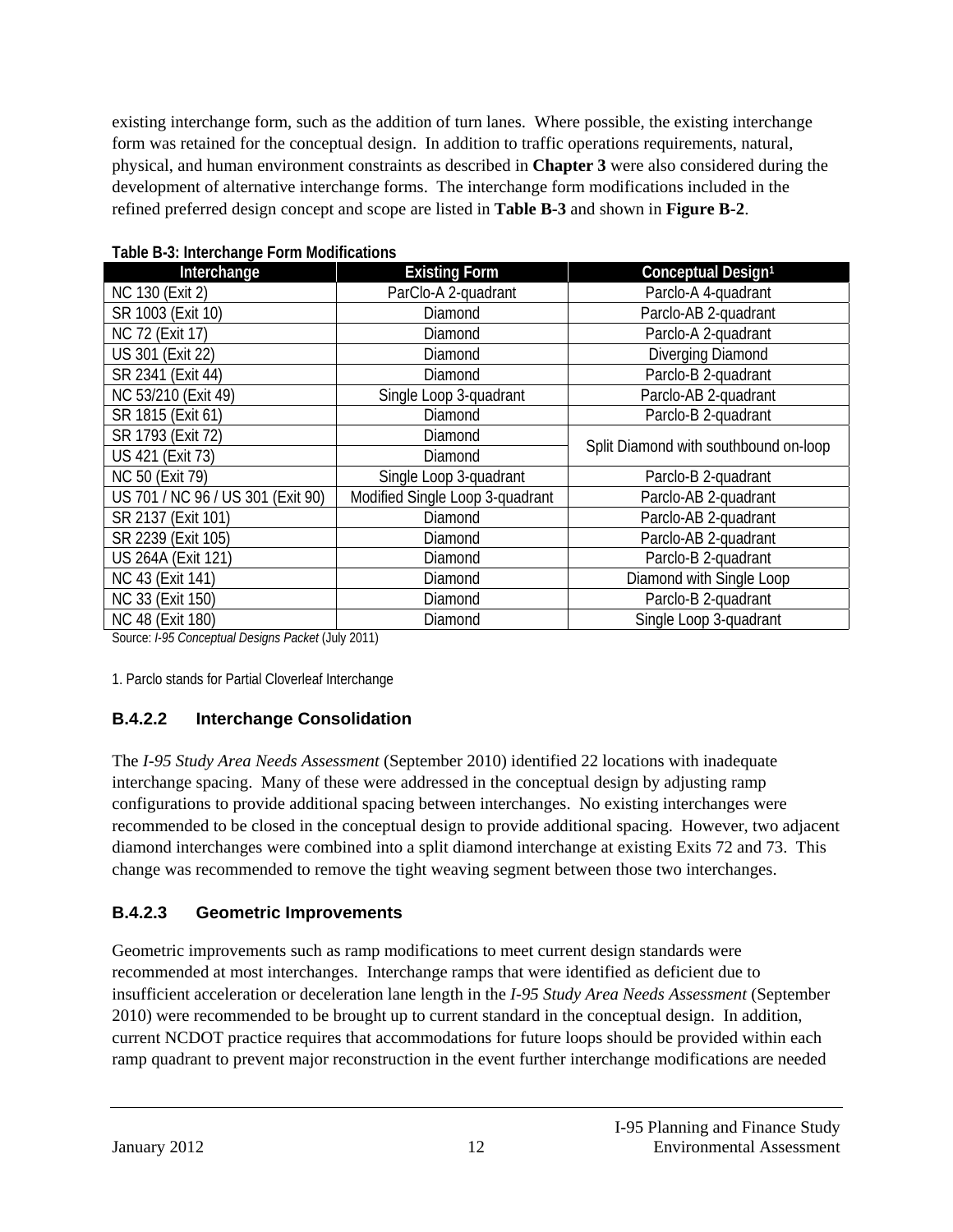in the future. In accordance with this practice, many ramps were recommended to be modified in the conceptual design to accommodate potential future loops. However, in some cases ramp modification to accommodate a potential future loop was not recommended due to natural, physical, or human environment constraints in the immediate vicinity of the interchange.

## **B.4.2.4 Service Road Modifications**

Under existing conditions, there are several locations along the corridor that have service roads tying into interchange ramps. This approach is no longer practiced by the NCDOT due to the safety concerns of motorists heading down ramps and the interstate in the wrong direction. During the development of the conceptual design, all service roads were relocated off the ramp to either a more desirable location along the crossroad or terminated. Where practical, connectivity of service roads was preserved at the interchanges where modifications were recommended. A detailed study of service road locations will be completed as part of future project-level analysis to determine the cost feasibility of maintaining connectivity at each location.

## **B.4.2.5 Consideration of Bicycles and Pedestrians**

The *I-95 Alternate Modes Technical Memorandum* (September 2010), incorporated by reference, documents information on non-highway modes in the I-95 corridor, including bicycling and walking. Effort was made during development of the conceptual design to preserve connectivity of existing designated NC bicycle routes that cross I-95. There are five such routes: Sand Hills Sector in vicinity of Fayetteville; Cape Fear Run in vicinity of Dunn; Mountains to Sea Trail and Ocracoke Option in vicinity of Wilson; and North Line Trace in Weldon/Roanoke Rapids. The NCDOT is currently developing the *North Carolina Department of Transportation Complete Streets Planning and Design Framework* (www.nccompletestreets.org), which will contain detailed design guidelines in accordance with the NCDOT *Complete Streets Policy* (NCDOT, July 2009). Detailed design for I-95 improvements at locations where designated NC bicycle routes cross I-95 will be developed in accordance with these guidelines as part of future project-level design efforts.

## **B.4.3 Funding and Finance**

As described in **Chapter 2**, the current pay-as-you-go funding mechanism for improvements on I-95 will be insufficient to address corridor needs going forward. To address this issue, a detailed analysis of financing alternatives was completed, and a phasing and finance plan was developed. As shown in **Section 2.3**, a funding program that includes tolling was determined to be the most feasible funding program. The tolling analysis and recommendation are described in detail in **Chapter 2**.

## **B.4.4 Refined Preferred Design Concept and Scope**

As described above, the alternative refinement process yielded recommended mainline and interchange modifications to be included in the refined preferred design concept and scope. The recommended mainline and interchange modifications are shown in **Figure B-2**. The mainline was recommended to be widened to eight lanes along 50 miles of I-95, and to six lanes throughout the rest of the corridor.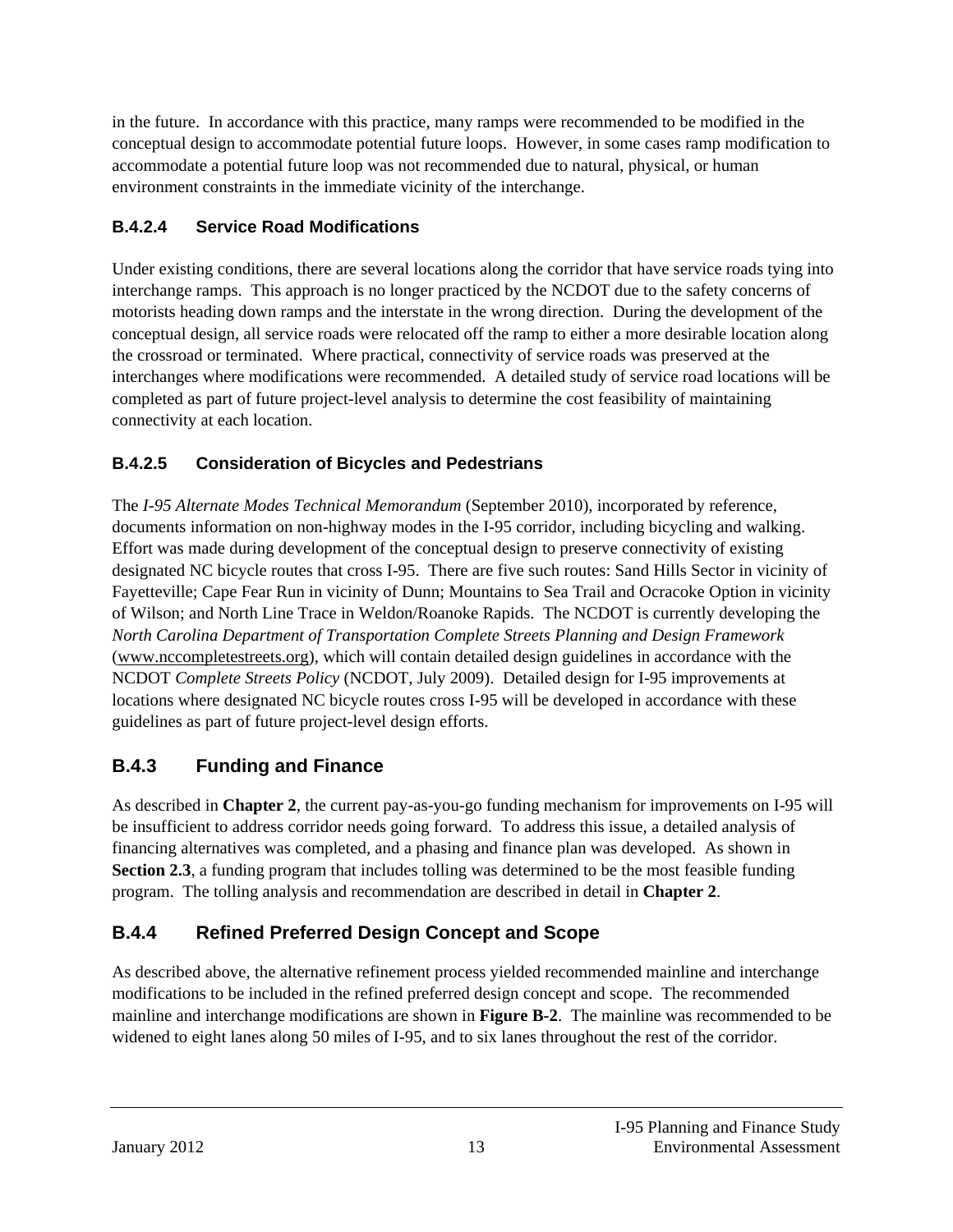Seventeen interchanges were recommended for interchange form modification. All other interchanges were recommended for minor improvements, including ramp and service road modifications.

In addition to design refinements, the process described in **Section 2.3** also eliminated using only traditional funding as a feasible funding strategy and identified tolling as the preferred funding strategy. Details of the toll finance and phasing plan are included in **Chapter 2**.

## **B.5 SUMMARY**

This chapter documents the alternatives development and evaluation process. The alternatives development process included three levels of alternatives screening and evaluation. In Level 1, ten conceptual alternatives were evaluated based on their ability to meet the project's purpose and need. In Level 2, three widening alternatives that appeared to be able to meet the project's purpose and need were assessed to eliminate flawed alternatives, and alternatives were then compared to identify the preferred design concept and scope.

After the first two levels of analysis, the Add General Use Lanes on Existing Alignment alternative was identified as the preferred design concept and scope. In Level 3, the preferred design concept and scope was further refined to identify recommended design improvements and a feasible funding strategy. Mainline and interchange improvements were identified and incorporated into the refined preferred design concept and scope. In addition, tolling was identified as the recommended funding strategy.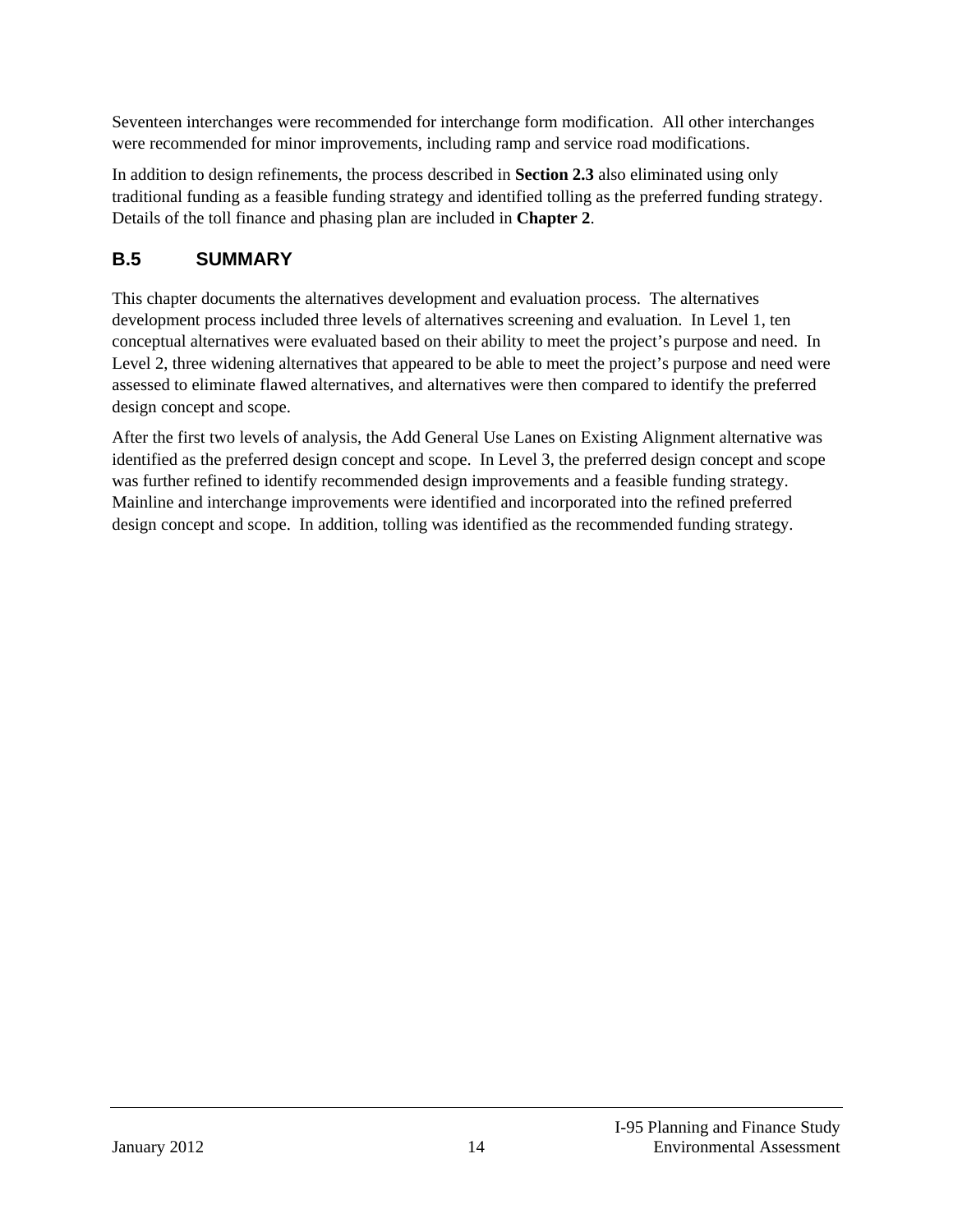